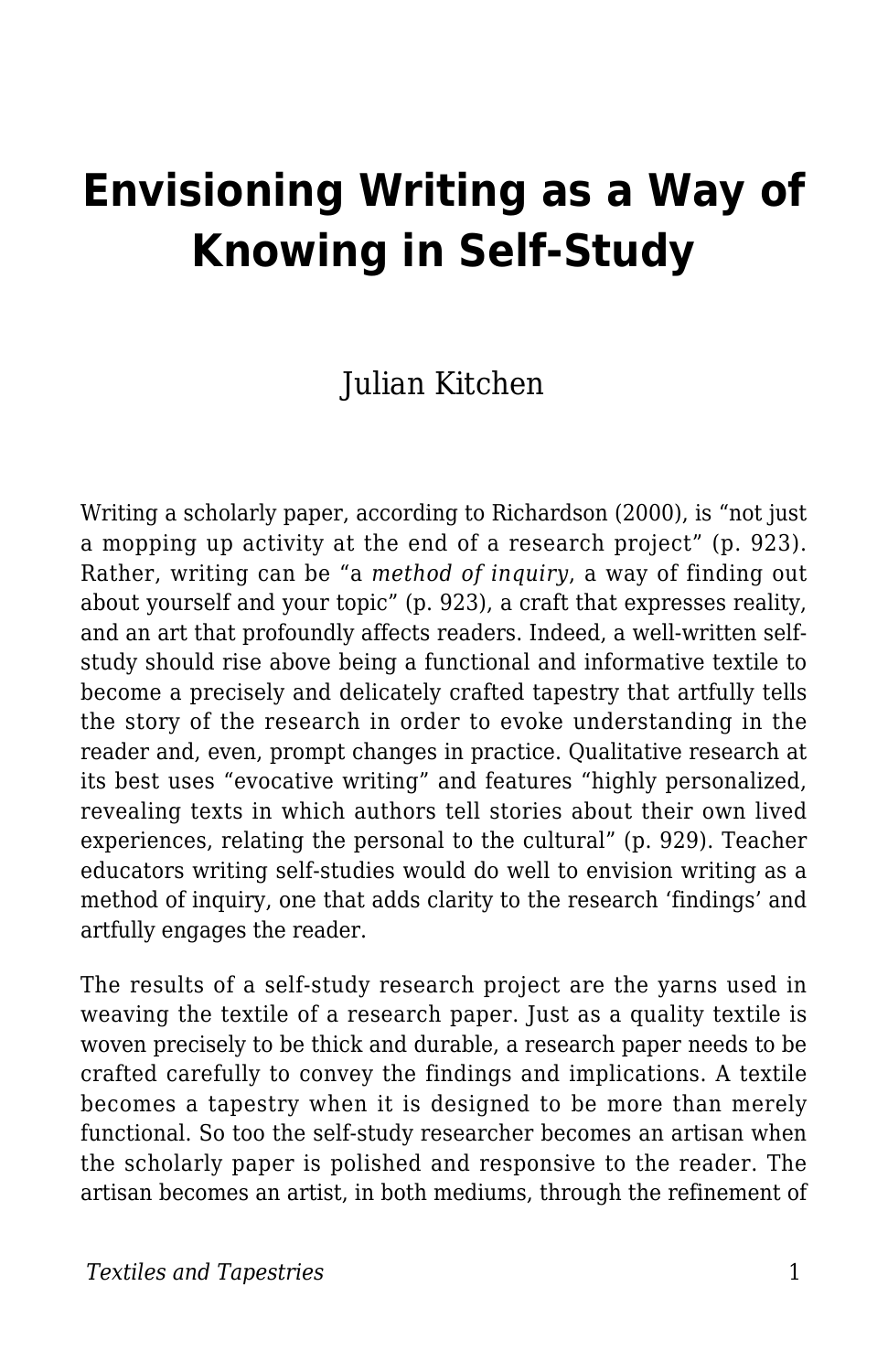creative skills and the ambition the imagination to render the work as conceptually clear, evocative and/or beautiful.

Thus, as writers, it behooves us to become more metacognitive about the yarns we spin. In reading educational research on practice, we should take notice of the structure, reasoning, and rhetoric of the quality academic writing we experience. We might begin by selecting quality thread used; Richardson makes a strong case for employing notes to improve writing at various stages of a qualitative inquiry itself.

The writing of a research paper is also a craft with guidelines for effective communication. While submission guidelines offer technical support, authors often lack direction on how to craft manuscripts that are analytic, creative, and engaging. Richardson's five criteria for reviewing papers are a useful framework for making the craft of selfstudy writing explicit. First, manuscripts must make a substantive contribution to the field. Second, aesthetic merit should be evident in the crafting of words and images, as well as creative analysis. Third, reflexivity is evident in how authors puzzle over 'truth' and 'knowing' in a postmodern world.

Fourth, a manuscript's impact is evident in how it affects the reader emotionally and intellectually. Finally, the expression of reality seems *true*: "a credible account of a cultural, social, individual, or communal sense of the 'real'" (p. 937).

## **Objectives**

This chapter focuses on the writing process in the self-study of teacher education practices (S- STEP) through the writing process as experienced by a practitioner with extensive experience as a writer and editor of self-studies and other educational texts. Through reflection on writing, I make explicit writing processes in self-study that are generally implicit, and often invisible, to novices. These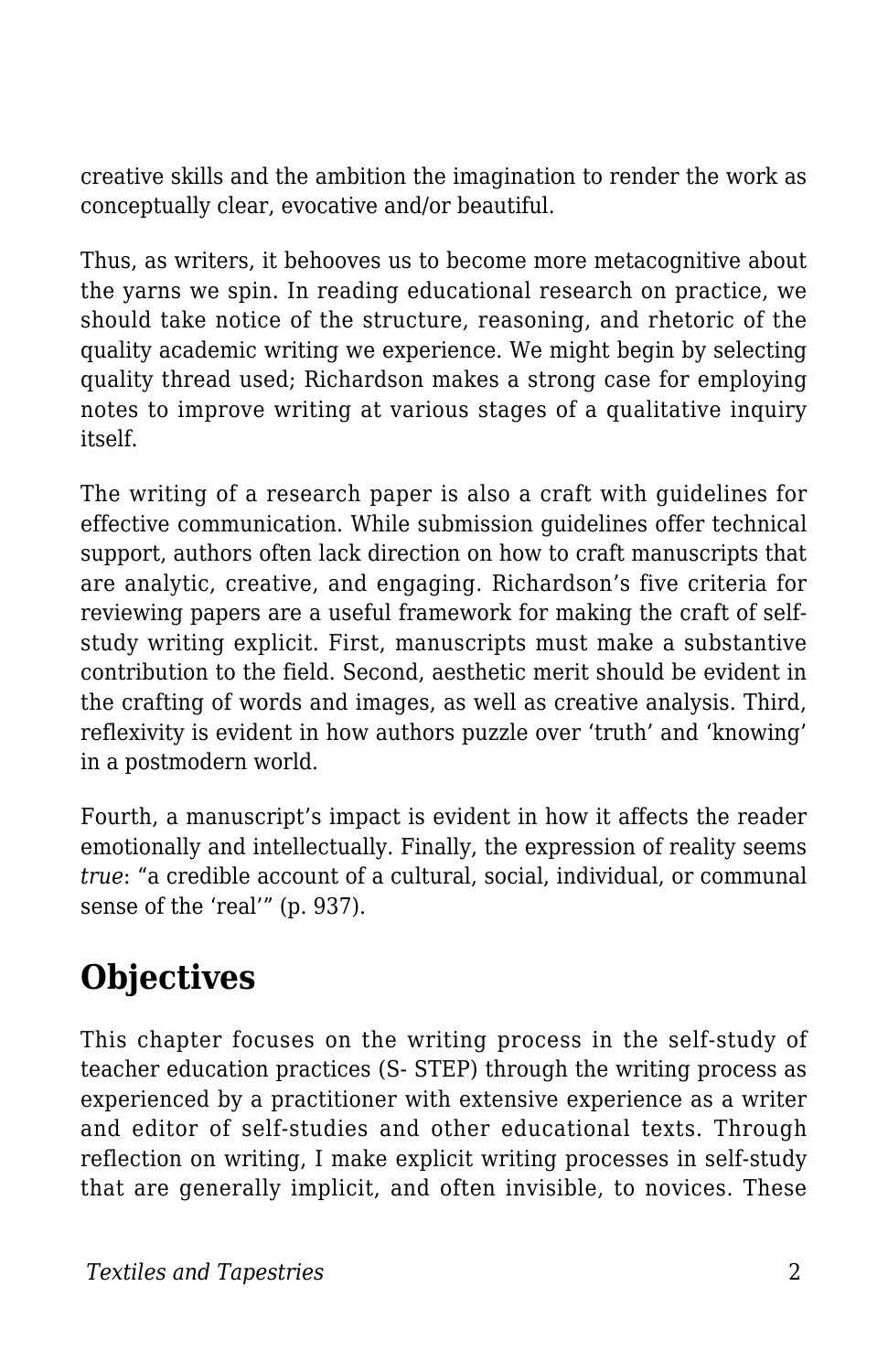themes, inspired by the writing as research literature, emerged from the research:

- 1. Value of Notes on Research/Practice;
- 2. Making Sense through Writing;
- 3. Making the Writing Seem *True*;
- 4. Crafting for the Reader.

Readers are encouraged to reflect on their own writing and the ways in which writing is employed as a method of inquiry in S-STEP. In the Castle presentation, the audience will be invited to discuss these themes in relation to their own writing.

### **Methods**

This chapter is and is not a self-study. It is a self-study in that as the author I am inquiring into my professional practices and through reflection on practice and reflection-in-action (Schön 1983) as a writer. As Martin and Russell (2020) wrote, "self-study of teacher education practices is a metacognitive and reflective practice conducted by teacher educators learning from experience" (p, xx). As self-study recognizes teaching experience as being "acquired by investing time in the context of professional action; learning from experience demands reflection-in-action as an alternative frame of reference for personal learning" (Martin & Russell, in press), a case can be made for studying one's writing as a self-study process. Indeed, drawing on LaBoskey's (2004) criteria for self-study, this chapter is self-initiated and focused, improvement- aimed, employs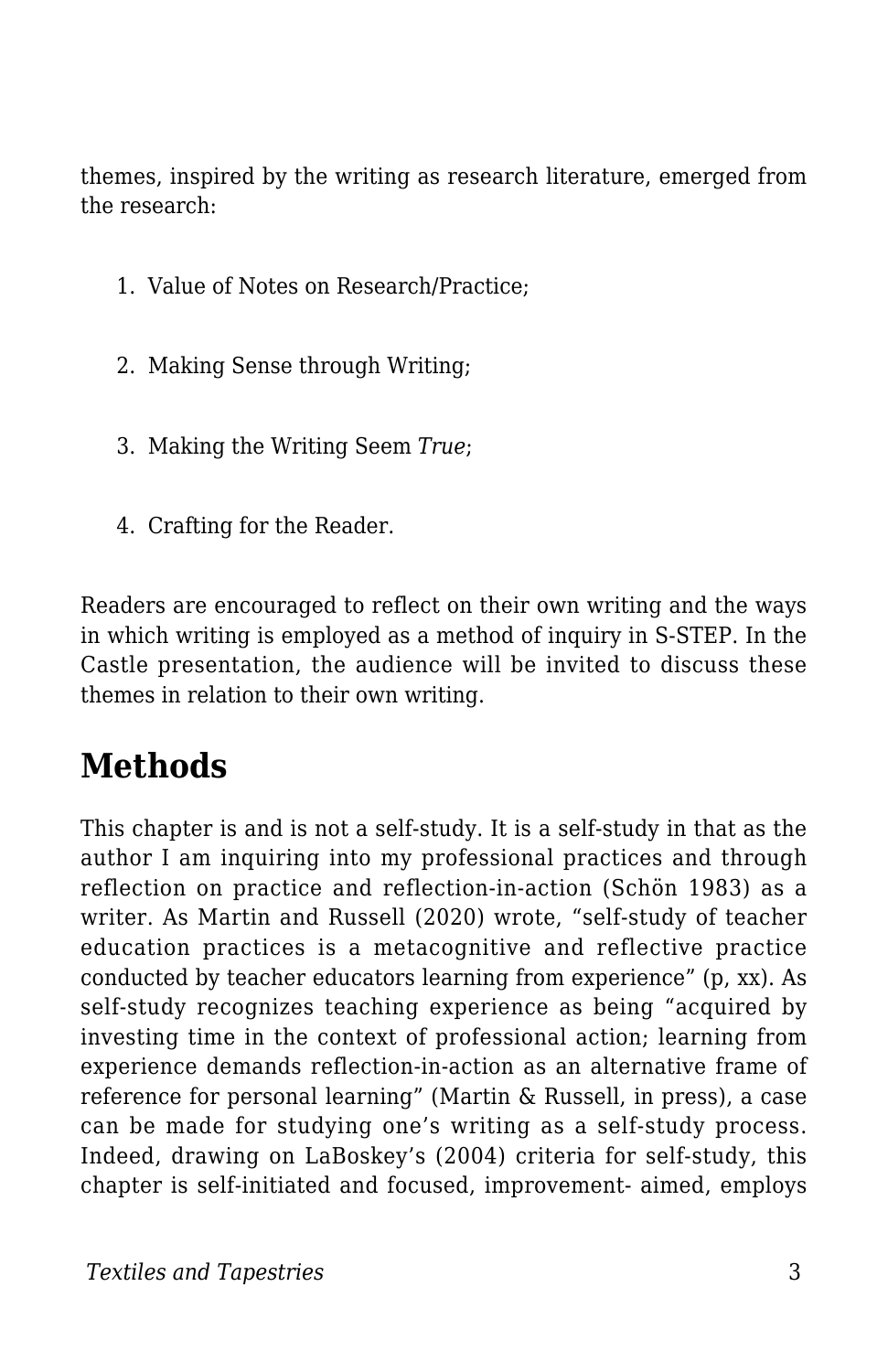multiple, primarily qualitative methods, and is made available for exemplar-based validation. On the other hand, it is neither interactive nor a study of teaching or teacher education practice.

In this inquiry into the process of writing in self-study, I attempt to make sense of writing as a process in S-STEP. I explicitly attended to my thought processes as a writer engaged in such work. The main method employed is the keeping of a *journal* on my writing process while preparing self-study chapters and articles. As I engaged in the writing of field texts, or in the analysis of these texts, I paused to write journal entries on what I was thinking or feeling during those moments in the process. Similarly, as I composed the research papers, I wrote entries on the challenges I experienced and the choices I made as a writer. Reflections from the writing journal constitute the main content for this presentation. Secondary field texts include field notes and journal entries courses taught. Coding and analysis, combined with interactions with literature on the writing process, led to the identification of emergent themes that are developed in the next section.

## **Reflections on Writing Well**

The outcomes of this research are organized around themes related to writing well. Each theme is developed in relation to literature on effective writing. In each section, I draw on examples from my writing to reflect on how these themes are lived out in my writing process. It is hoped that these reflections will resonate with the experiences of self-study practitioners.

#### *Value of Notes on Research/Practice*

Teacher educators often recall events and explain how their experiences have informed their practice. But how do we know what they were thinking and feeling at the time? The best way, according to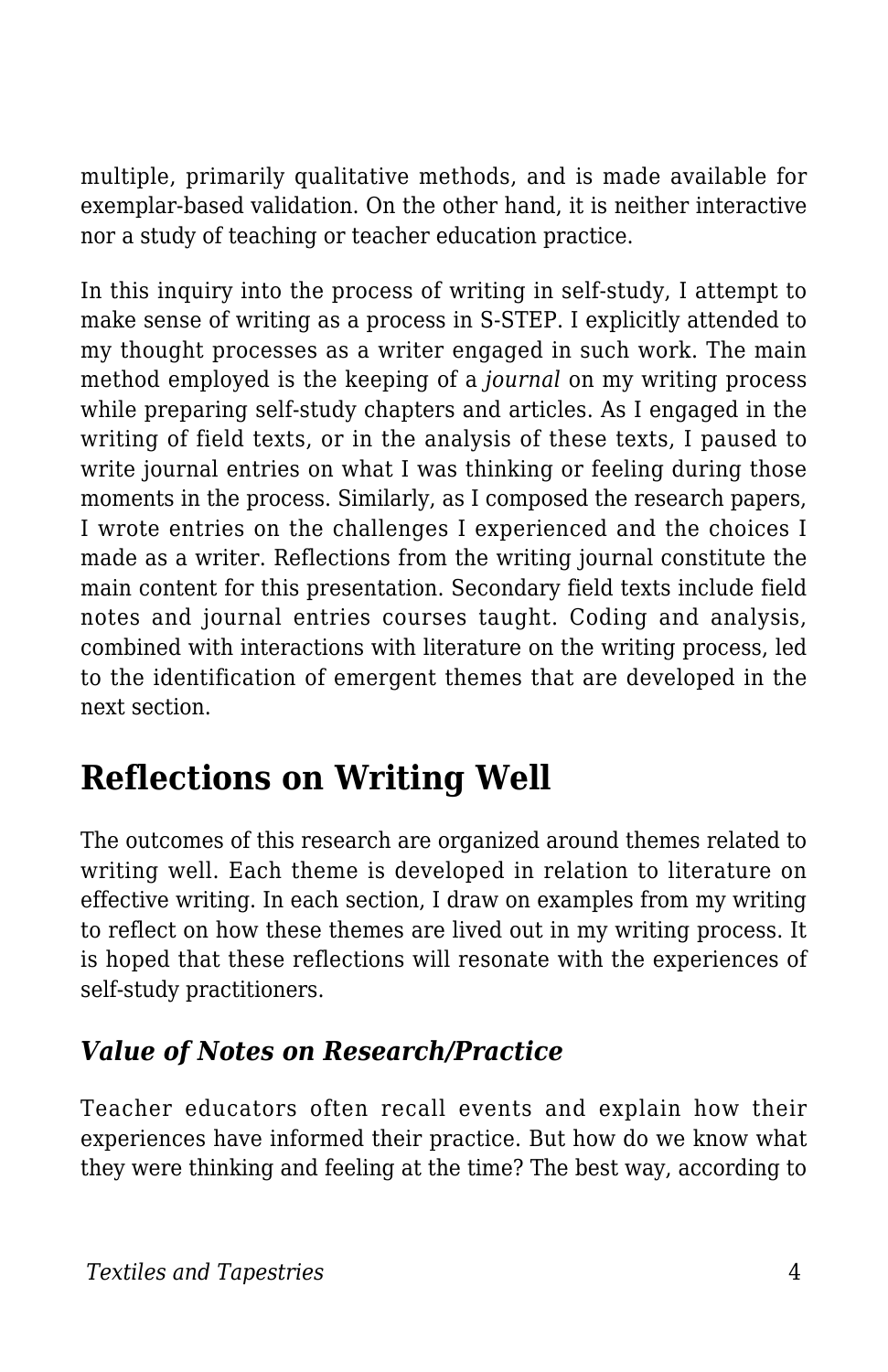Richardson (2000) is taking extensive notes about one's experience of events as they happen or in the immediate aftermath. Clandinin and Connelly (2000) use the term *field texts* to describe "the kinds of records, normally called data," that are "created, neither found nor discovered, by participants and researchers in order to represent aspects of the field experience" (p. 92). They refer to these "ongoing bits of nothingness that fill our days" (p. 104) as crucial to understanding both the self and the practices observed. These might take the form of journals, field notes, or an interweaving of the two. In my self-study field texts, I often interweave the two, employing italics to denote personal reflection. While qualitative researchers, such as myself, attempt to convey accounts that are thick with detail of events and our experience of those events, these field texts are "imbued… with interpretation" (Clandinin & Connelly, 2000, p. 93) and "shaped by the selective interest or disinterest of [the] researcher" (p. 94). A journal is as important as a field note as it "becomes the 'historical record' for the writing of the Self or a writing-story about the writing process" (Richardson, 2000, p. 941).

For example, in my School and Society journal, I wrote immediately after a class:

Overall students had done well on their equity and diversity projects the previous week… They did not, however, acknowledge or address power and privilege… These limitations prompted me to reflect on the construction of the course and consider how I might better (re)present these concepts… In order to address power and privilege again, I began by sharing reflections on a talking circle with teachers working with Indigenous students… The Indigenous facilitator assured the teachers that there would be no 'no shaming or blaming,' while the Elder called for compassion and caring in dealing with Indigenous students who are hurting or acting out. In discussing the experience, I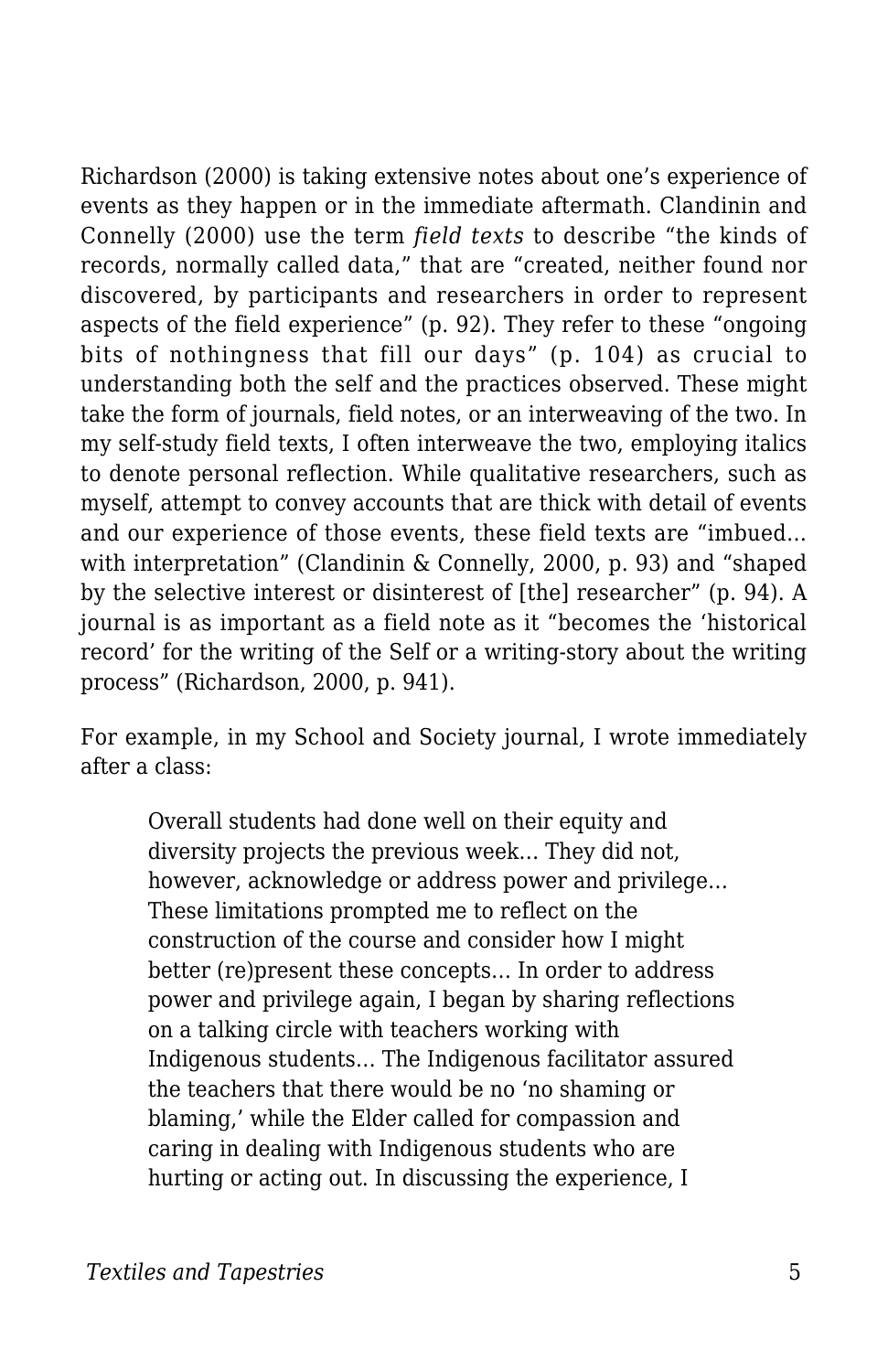drew attention to the power and privilege of the white teachers in relation to their students. We also discussed how the research participants were learning to acknowledge their privilege and, through alternative pedagogic and relational approaches, sharing that power with students in order to help them make connections to their cultures… I urged them to consider the ideas learned in this course about inclusiveness, power and privilege, particularly as they engage with students with worldviews and experiences very different than their own. You need not accept what they say but at least weigh these in your deliberations teacher. (February 3, 2017)

In my courses, particularly those in which I am conducting selfstudies, I keep extensive notes on research and practice. This includes the use of exit cards in order to understand teacher candidate learning. Exit cards, in addition to providing rich data, serve an interactive element that contributes to trustworthiness. My journal, which serves both as observational notes and personal reflections on the lessons, documents events and my experiencing of them. These are thick descriptions of what I was actually thinking at the time, rather than vague recollections at a future date This helps me make sense of classroom interactions and provides rich data for both improving my practice and sharing lessons learned with the S-STEP discourse community (e.g., Kitchen, 2020a).

#### *Making Sense through Writing*

Writing is a cognitive process in which we 'word the world' into existence through the language we use (Rose, 1992). It is through the process of writing that ideas are developed and meaning emerges. This is especially true in making sense of experience. It begins with telling and collecting stories, but understanding emerges from the multi-dimensional exploration of these stories. Such inquiry,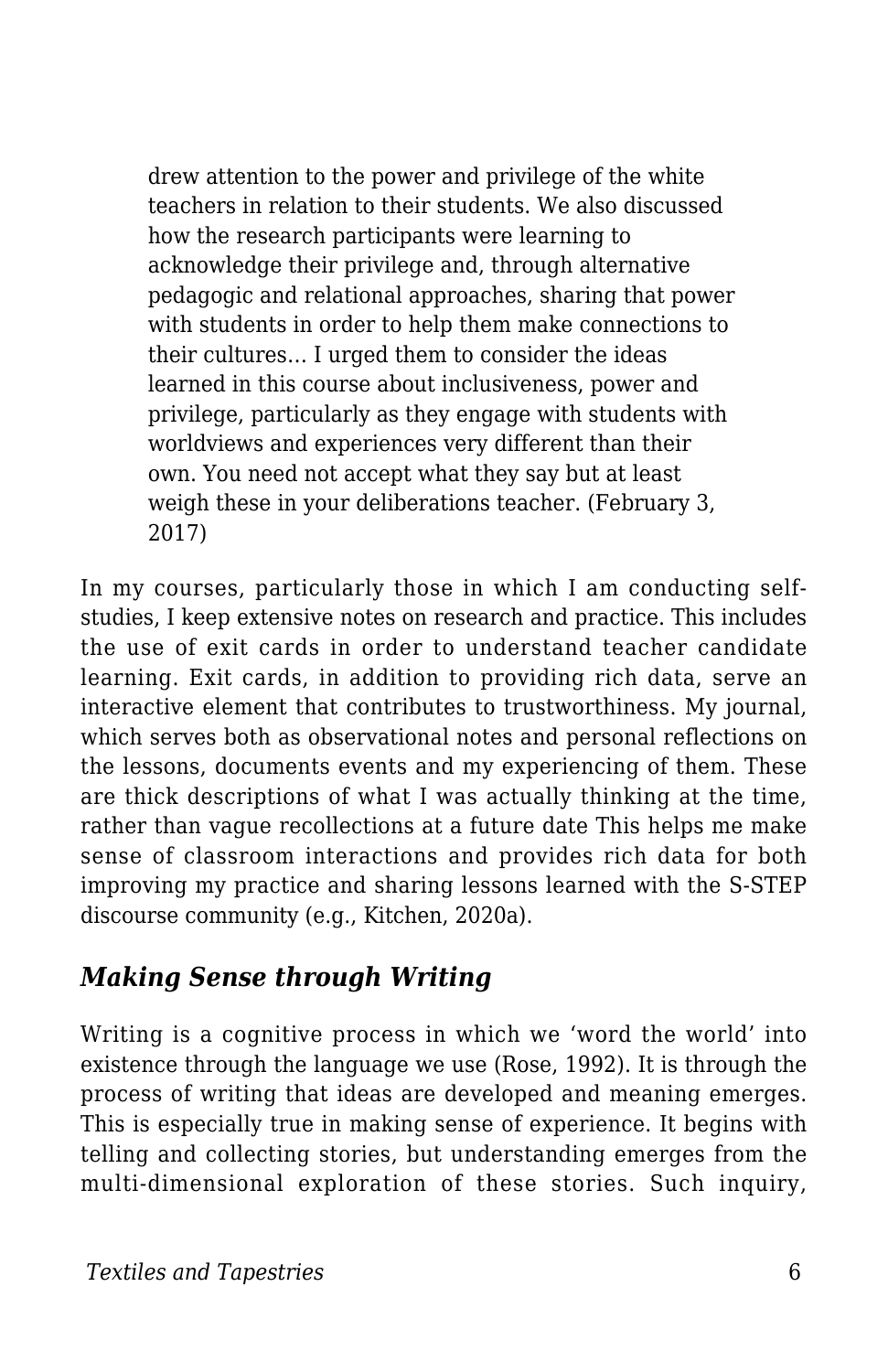according to Clandinin and Connelly (2000), takes places in a threedimensional space: "Studies have temporal dimensions and address temporal matters; they focus on the personal and the social in a balance appropriate to the inquiry, and they occur in specific places or sequence of places" (p. 50). As all experience simultaneously contains all these dimensions, narrative inquirers need to examine multiple dimensions in order to find meaning in experience. The experiences of individuals in a given moment need to be "contextualized within a longer-term collective story (Richardson, 2000). While writing takes place in the present moment, it is often complicated as understanding involves the interpretation of experiences that carry with them both past experiences and anticipates plans for the future. The writing process— whether in journals, theoretical memos (Richardson, 2000), or the research paper intended for dissemination—often requires hours of effort and multiple revisions over time before sense is clear to the author. The editorial process, including peer review, may lead to further efforts at sense-making.

The journal entry featured in the previous section also illustrates the first stage in making sense through writing. I gave explicit attention to what was occurring in class, particularly teacher candidate learning as expressed in exit card feedback and the ways in which learning was reflected in their presentations. This sense-making from the previous week informed my planning of that day's lesson and, in turn, exit card and observational data from that class informed my work over the course of the term and in the year that followed. In an article published on this work, I concluded:

This article acknowledges that social justice work in teacher education is complex and challenging. Through the self-study process, I have identified some of the inherent tensions and ways in which advocacy for social justice can be balanced with attention to the identities and experiences of teacher candidate, including those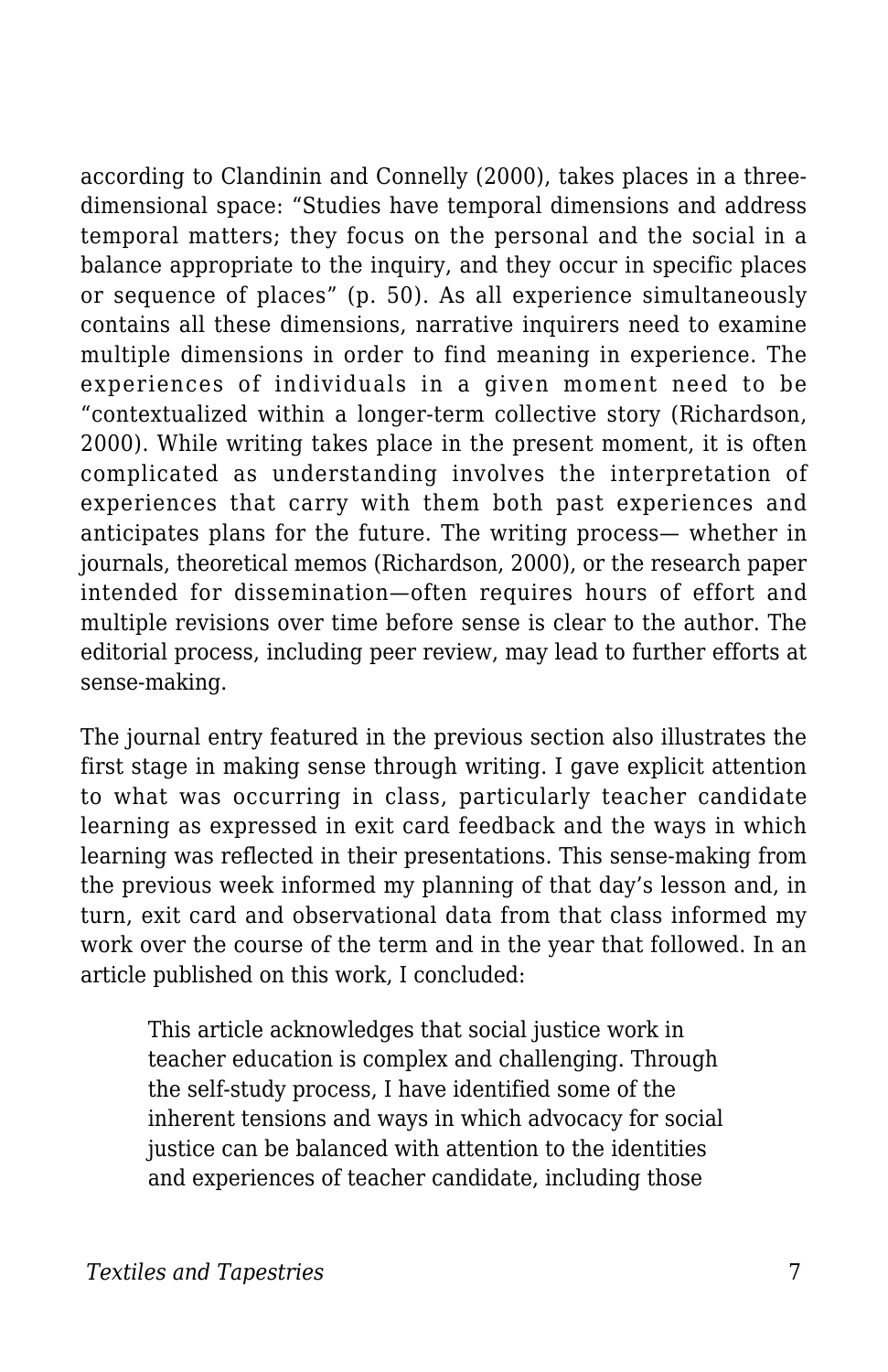from more privileged backgrounds. My experiences during this study suggest that teacher candidates are receptive to discussion of social justice issues, particularly when their initial resistance is respected and range of inclusion approaches are offered. By addressing social justice issues with teacher candidates in a relational manner, teacher educators model respect and empathy while contributing to making schools safe and supportive space for students across the diversity spectrum. For me, being vulnerable, relational, inquiryoriented and responsive led to positive and safe experiences for teacher candidates. Yet effective teacher education lies in the tension between desirable attributes, so I must constantly be vigilant to ensure a balance among the attributes noted by Berry as teacher candidates and the times are always changing. (Kitchen, 2020, p. 22)

This sense-making continues as I now focus my attention on self-study as a School and Society instructor on how my relative privilege has informed and continues to informs my practice.

#### *Making the Writing Seem True*

The self-study literature places great stock in demonstrating trustworthiness (LaBoskey, 2004), often through triangulating multiple qualitative methods or engaging with critical friends or students. Russell and Menna (2017), in their review of 65 studies presented at the 10th international self-study practices conference in 2014, estimated that "about 40% of the papers mentioned but failed to address[this] essential criterion of self-study research" (p. 115). As an author of one of the papers that did not explicitly address these criteria, I had both positive and negative responses to Russell and Menna's review. On the positive side, it prompted me to make my subsequent contributions more rigorous and trustworthy by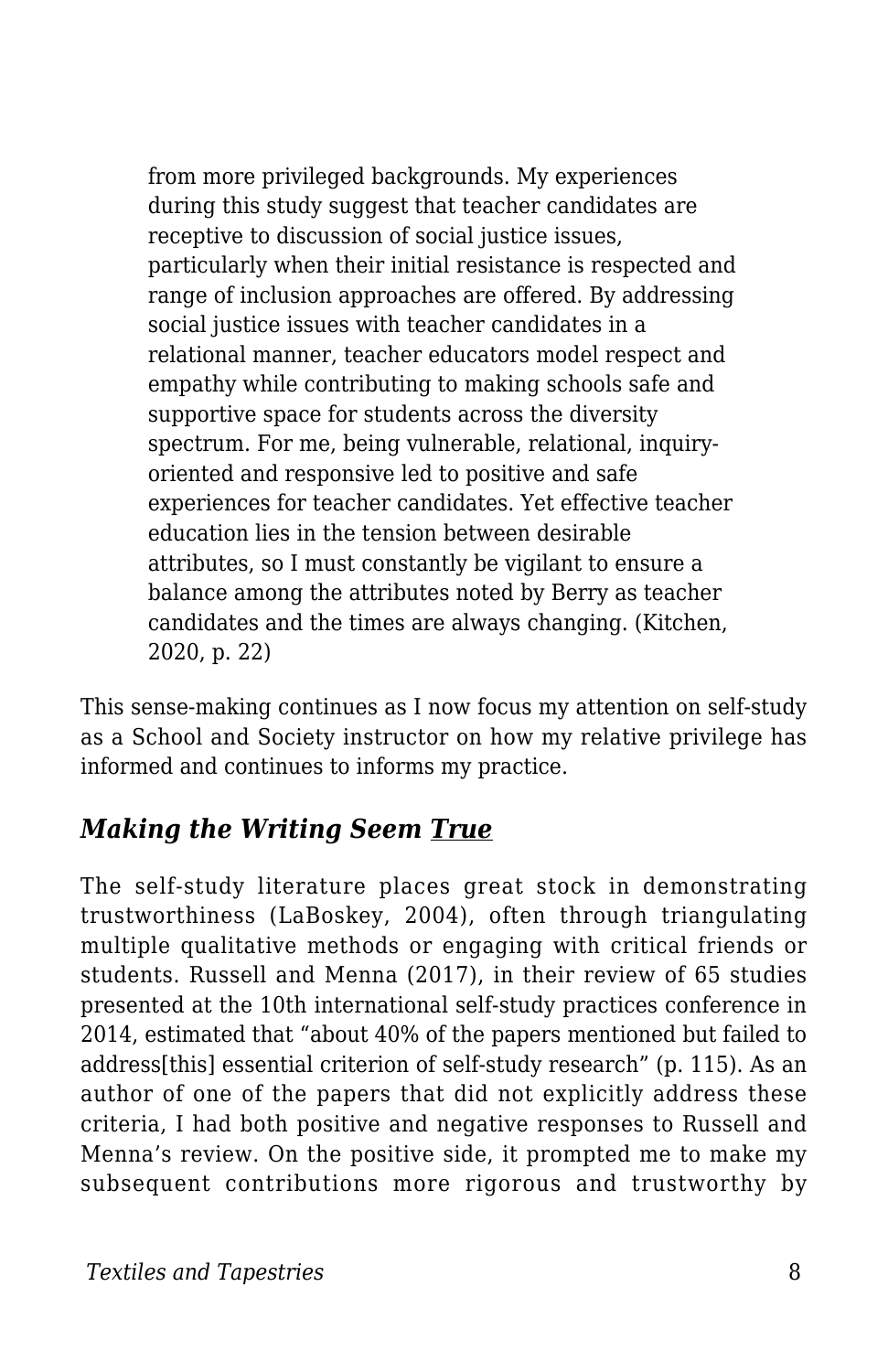highlighting multiple data sources and making evident my collaboration with students and critical friends.

On the other hand, I am concerned that placing great emphasis on rigour and trustworthiness diminishes the importance of making sense of lives through narrative constructions (Richardson, 2000). A self-study that draws from narrative inquiry (Clandinin & Connelly, 2004) or autoethnography (Holman, Adams & Ellis, 2013)—e.g., unpacking stories of experience in classrooms or making sense of personal identity over time—cannot be evaluated solely on criteria adapted from formalistic models of research. It also needs to be evaluated as expression of reality: "Does it seem 'true'—a credible account of a cultural, social, individual, or communal sense of the 'real'?" (Richardson, 2000, p. 237).Does it create "a reciprocal relationship with audiences in order to compel a response" (Holman, Adams & Ellis, 2013, p. 22)? Does it attend to "voice, signature, narrative form, and especially audience" (Clandinin & Connelly, 2000, p. 146)? As Clandinin and Connelly (2000) wrote, good narratives have an *explanatory, invitational quality*, along with *authenticity* and *plausibility.*

Below, I offer three journal entries as a narrative on how I began this line of inquiry on writing soon after the 2019 American Educational Research Association conference in Toronto:

I savored the beauty of the prose at an early morning AERA symposium session. As the first speaker read from her paper, based on a recently published book chapter, I was reminded of Laurel Richardson's handbook chapter on writing as a form of research.

Later, a presenter described her Indigenous education course as "an impossible and imperative assignment" (Markides, 2019). This elegant phrasing perfectly captured her dilemma as a practitioner and helped the listener understand her decision. It was both artful and rang true.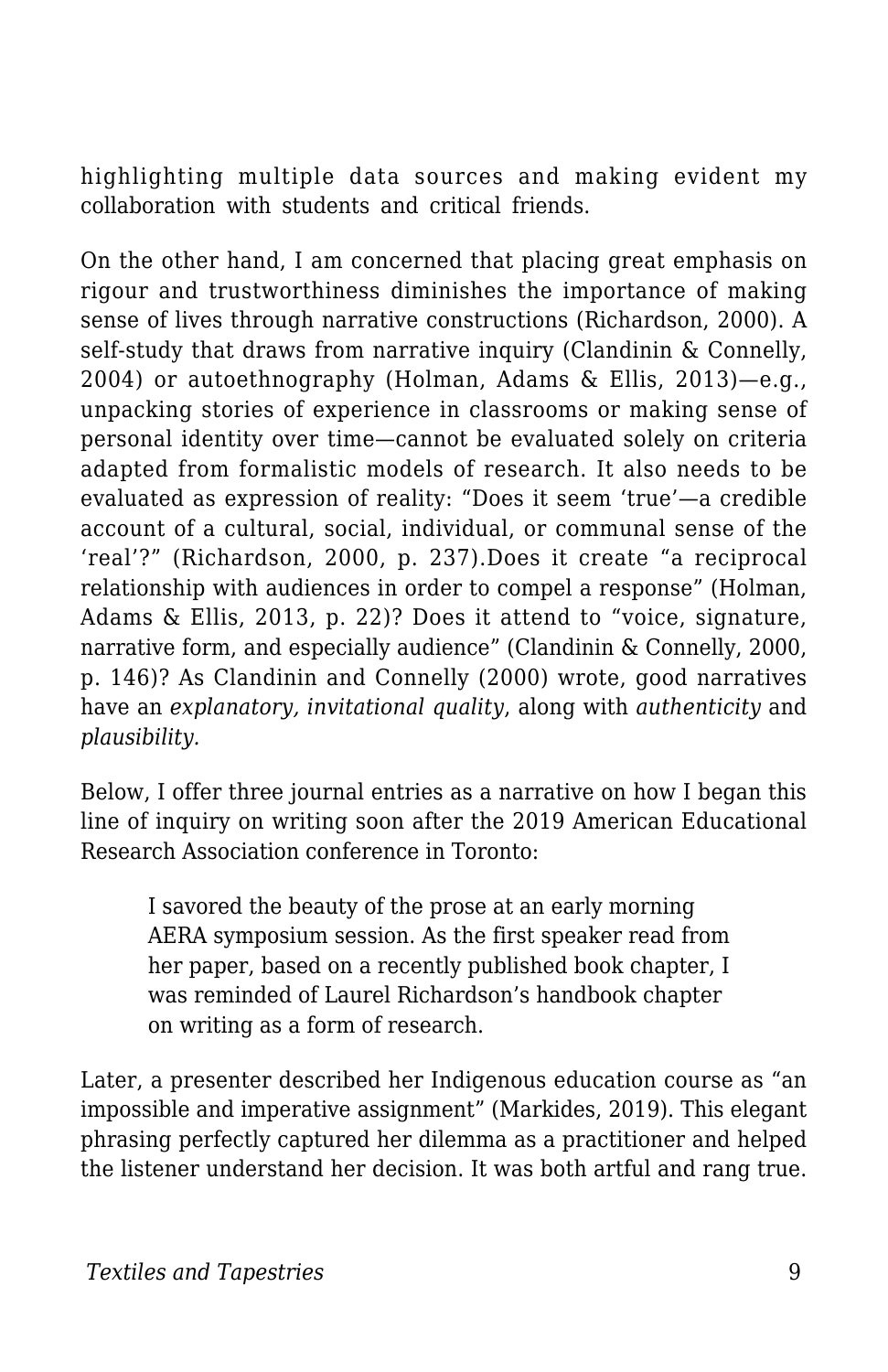These two papers made me yearn for rich prose that brings self-study to life. (April 8, 2019)

I sit at my computer writing a literature review on societal privilege, notably white and male privilege, for a planned conference proposal and book chapter on my teacher education practices. I have read numerous articles and have grappled with this topic alongside my teacher candidates, yet the words do not fall trippingly off the tongue onto the page. I realize as I write that I need to more clearly differentiate between "unjust enrichment' and "spared injustice." I know, based on previous writing experiences, that the writing process deepens my understanding of concepts and the interrelationships among terms. I recognize that linking these terms to my own experiences will clarify matters for me and help the readers make sense in their lives. As I sit writing, I identify this as a possible conference paper.

I write on a piece of scrap paper "As I Sit Writing." I then add a colon and "Writing as a Cognitive Process in S-STEP." I switch from my privilege paper draft to my journal and begin writing this entry. I feel confident that this would make a thoughtful S-STEP presentation… As I write this, I recall the work of John Loughran. I pull off the shelf *Developing a Pedagogy of Teacher Education*. I find underlined in my copy: "students of teaching need to be able to see and hear the pedagogical reasoning that underpins the teaching they are experiencing" (Loughran, 2006). So too, scholarly readers of academic books need to appreciate the reasoning that underpins the writing they are experiencing. They need to be metacognitive to become more effective writers about their practice. (April 12, 2019)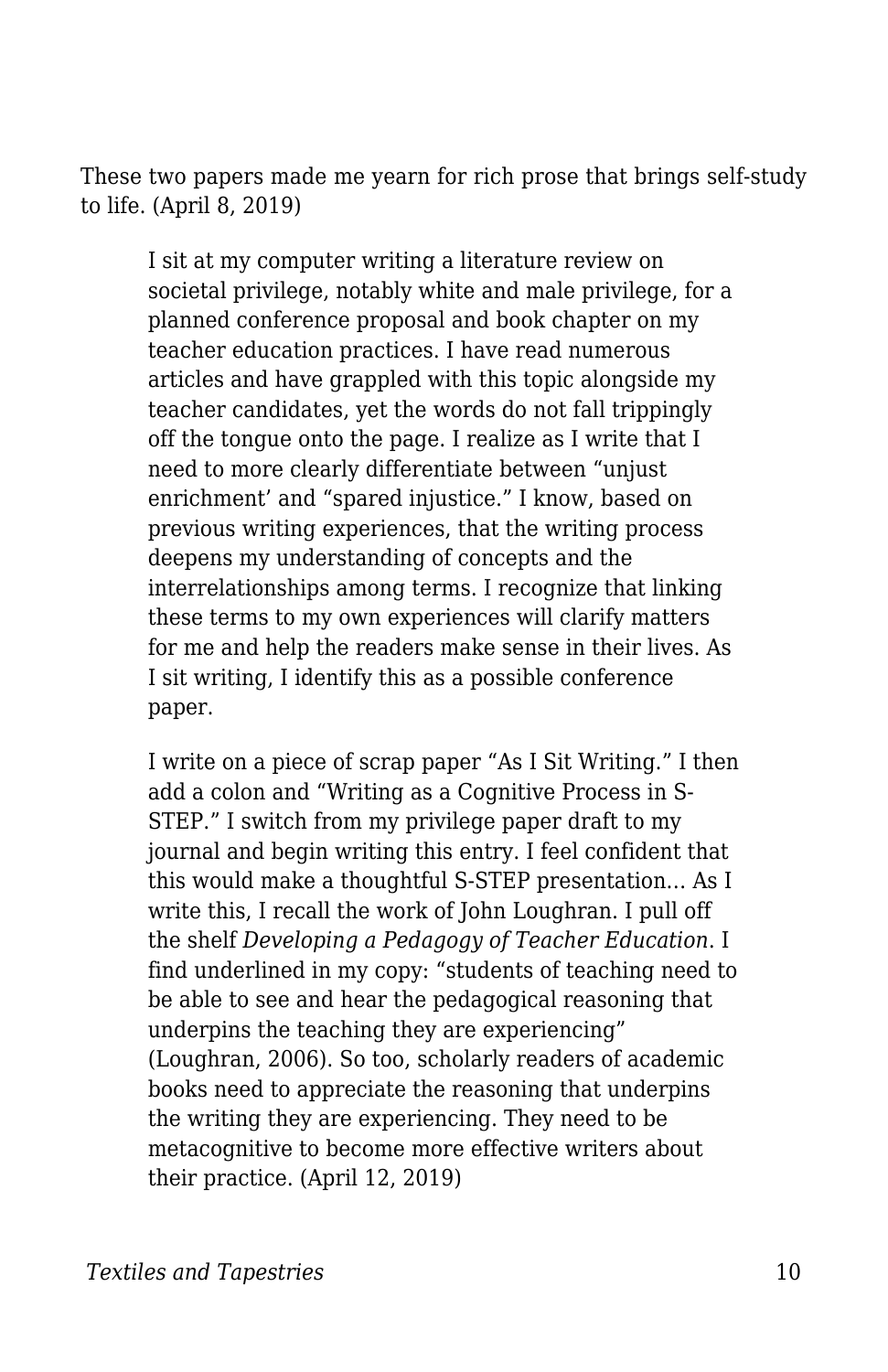Mindful of Connelly and Clandinin's (1988) observation that the better we understand our own stories "the more meaningful our curriculum will be" (p. 11), I try to make explicit my lived experiences in order to offer guidance to readers. (April 12, 2019)

I propose that such writing, even without interaction with students or critical friends, can ring *true.* I also invite readers to consider this as a credible account and explanation of the writing process. It invites the reader to consider their own writing process through authentic experiences rendered plausible through god writing.

In writing self-studies, whatever the topic, it is important to go beyond accurately representing the research study findings to crafting the words to make them seem true. While transactional writing is "a lot safer than expressive, according to Colyer (2013, p. 369), "expressive writing leads to purposeful action" (p. 366). More importantly, the two need not be mutually exclusive as good content can be rendered more expressive and engaging.

#### *Crafting for the Reader*

Crafting writing for the reader is a layered, multidimensional process. First, as writing is a method of knowing, it is important to attend to the craft of writing, not just to the reporting of findings or meaning. Richardson (2000) highlights the importance of metaphor and creative analytic writing practices, which may be developed through experiments in poetic representation, memory work, layered texts, and reflexive accounts. Second, as historian Barbara Tuchman (as quoted in Richardson, 2000) wrote, the "writer's object is—or should be—to hold the reader's attention… I want the reader to turn the page and keep on to the end" (p. 942). In the case of S- STEP, we need to consider what interests teacher educators and, particularly, those interested in studying their practice. We need to craft texts that resonate with their experiences and that address their big questions.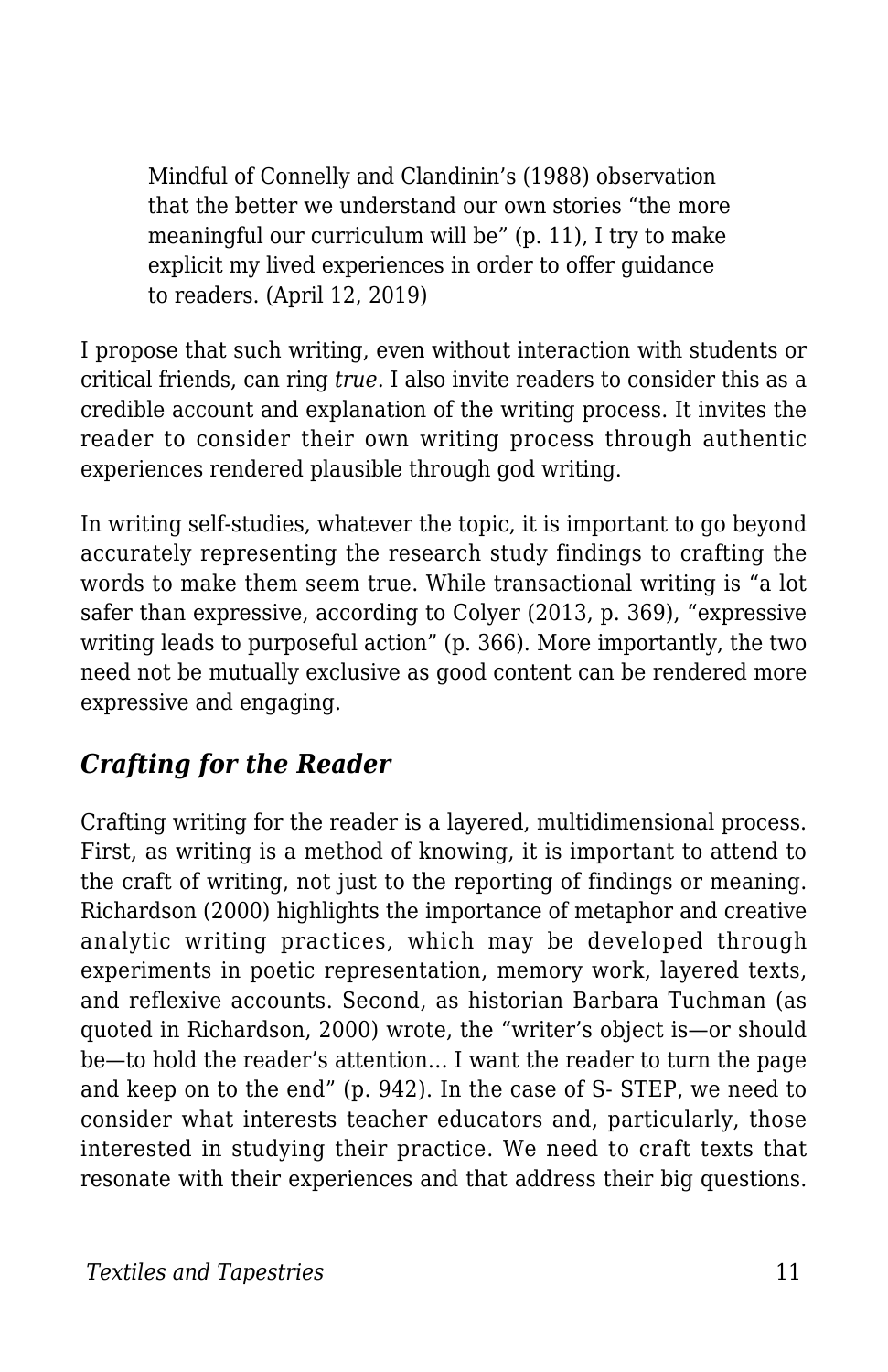Third, we need to craft our texts with "ongoing scholarly conversation" (Clandinin & Connelly, 2000, p. 167) in mind, which involves knowing one's discourse community or communities. It also requires us to understand different mediums within a community. For example, a paper crafted for the Castle conference may be conversational and exploratory. An article aimed at a teacher education journal may be crafted more formally and be narrowly focused on a particular study of practice; *Studying Teacher Education* may offer flexibility in modes of discourse, but its criteria are also bounded by conventions of qualitative research. A chapter in a selfstudy volume may offer more flexibility in writing and allow for thematic connections across multiple experiences or studies. There are perennial tensions as we struggle to be true to ourselves and our research texts while connecting to audiences, and as we seek to push boundaries while not stretching them beyond what will reach audiences (Clandinin & Connelly, 2000).

Reflecting on my beliefs on writing as a method of inquiry, I noted in my writing journal:

My approach to writing is guided by an image of the reader. When teaching essay writing as a secondary school teacher, I asked students to imagine that I was not paid to read their work, and that they needed to hook me in from the opening paragraph. In my academic writing, I try hook the reader in with a quotation or connection to an interesting issue, rather than start by stating my purpose. (May 7, 2019)

This is reflected in the wording of the introduction to this chapter, which I captured in my writing journal several minutes later:

The Castle Conference theme reflects my perspective that self-study is a craft and, at its best, an art. The metaphor of textiles and tapestries implies that our work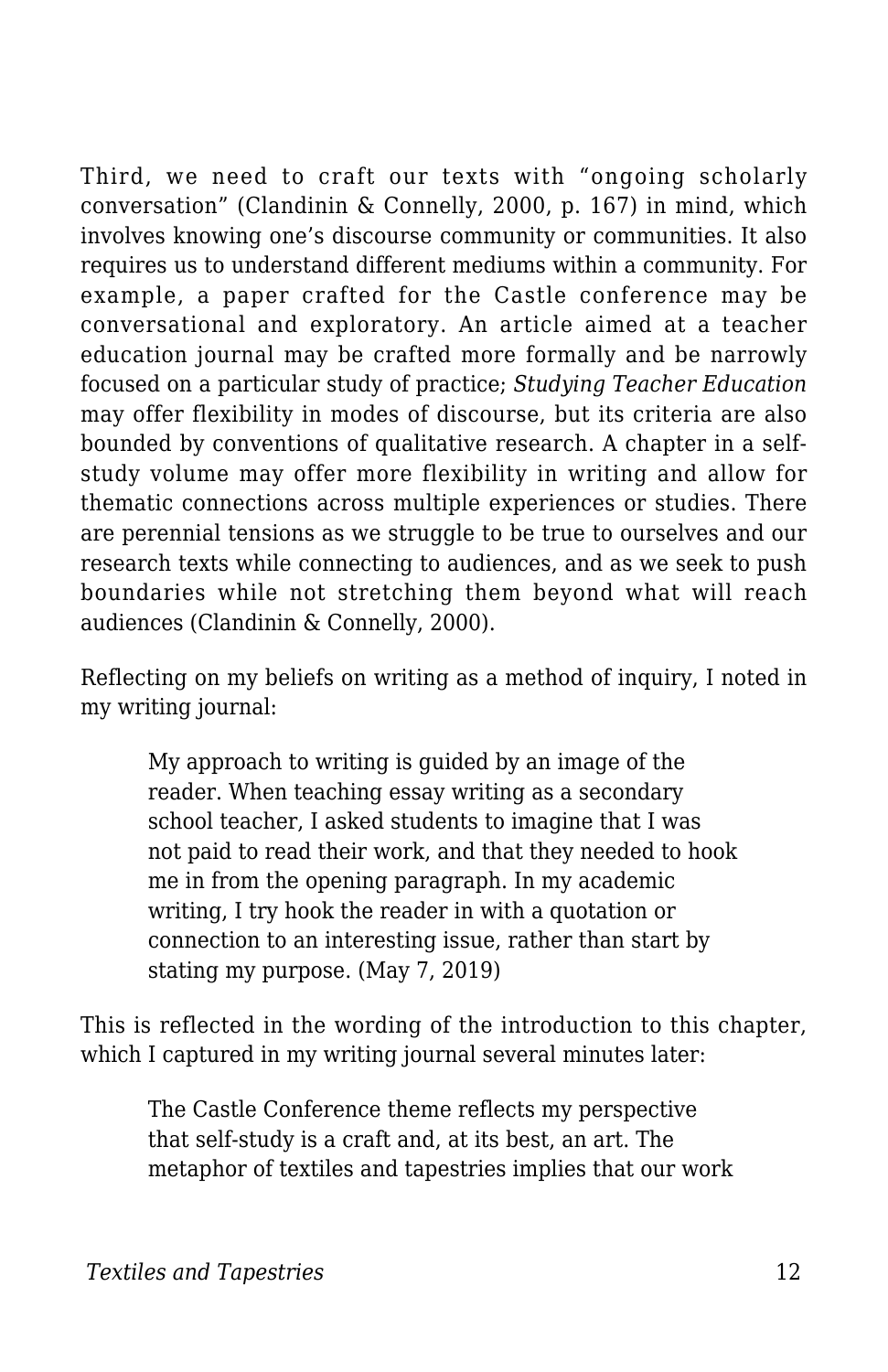ranges on a continuum from functional to well-crafted to artistic. In order to 'envision new ways of knowing' it is necessary to effectively employ structures, words, and literary devices of literature. Indeed, it is primarily through such expression that we as researchers and practitioners share our ways of knowing. My process in crafting these sentences is interesting in two respects. First, I took the time to construct my words and thoughts in a manner that might be of interest to colleagues judging the merits of the manuscript in relation to the stated theme of the conference. Second, I relied not just on argument, but on the literary device of metaphor to engage the reader. In revising my proposal into a chapter, I riffed off the conference metaphor. I looked up the terms textiles, tapestry, artisan, artist and yarn to render my paper relevant to the theme. I distinguished between textile as a basic functional term and tapestry as a more artistic version of the same. By doing so I offered my chapter on writing as a way of envisioning our ways of knowing. I moved beyond mere function to thoughtful crafting, to something 'artful' even if it does not rise to the level of art (January 30, 2020)

In introducing ideas and approaches, I am especially mindful of the power of careful crafting with the general reader in mind. As I recalled in my writing journal:

Several years ago, I was asked to write a chapter queer theory in the self-study of teacher education practices. While I had read the literature, I certainly did not consider myself a theorist, let alone a queer theorist. Indeed, I found much of the literature dense, exclusive and esoteric. My self-appointed task was to understand the literature well enough to be able to craft explanation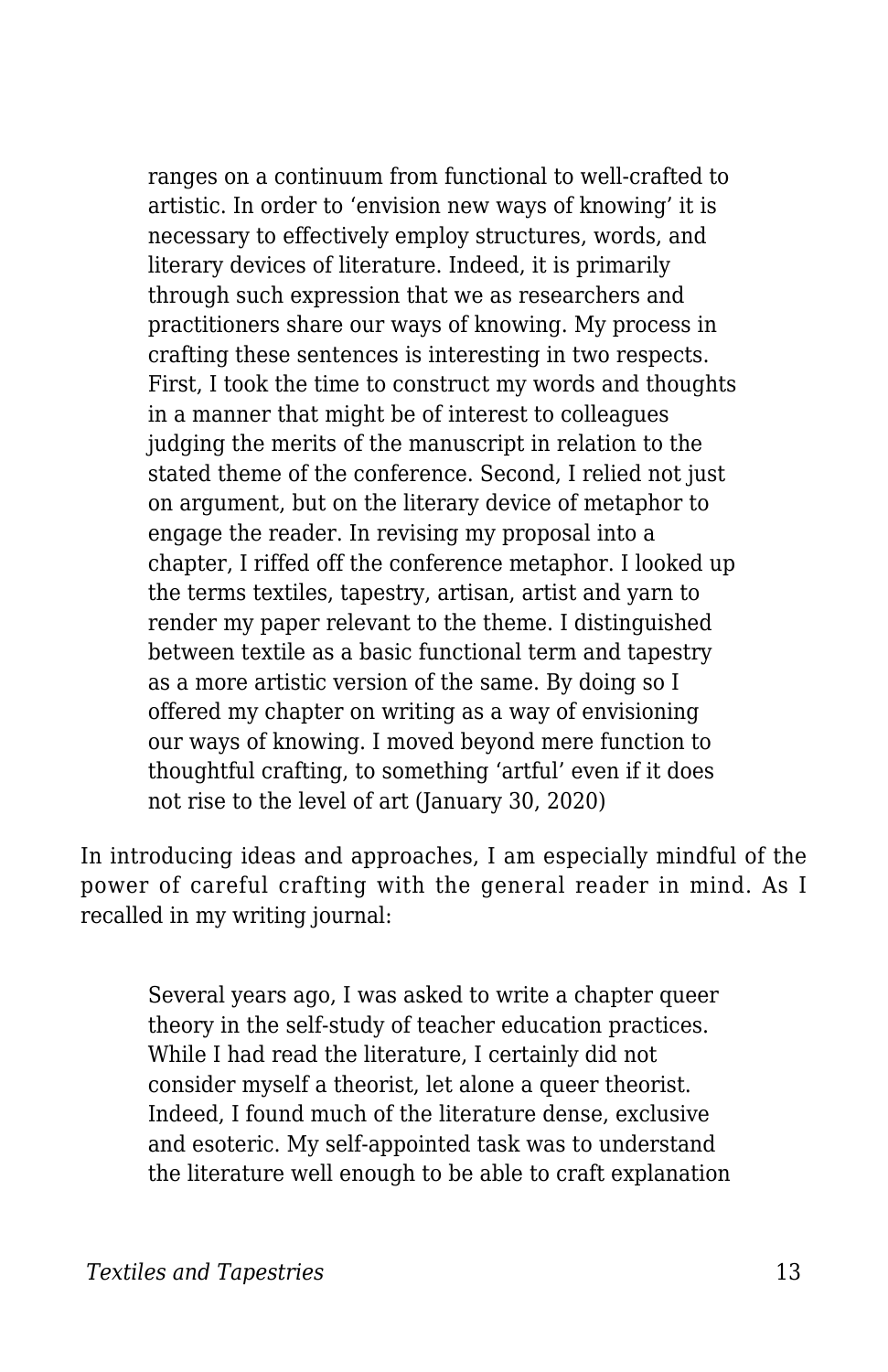that were understandable first to myself and ultimately to general readers. I wrote in my conclusion, "I have drawn on my experiences as an educator and teacher educator to demonstrate that queering the gaze can help teacher educators think new ways about their identities and practices" (Kitchen, 2016). I drew on stories of my own in order to make the literature more accessible and inviting. When dealing with theory or methodology, in particular, I see myself as a curator helping the reader to grow from the experience. (December 14, 2019)

This is not always easy, as I discovered recently as I ought to explain ontology and epistemology for an upcoming chapter on self-knowledge (Kitchen, 2020b). Fortunately, insightful editors guided me towards writing that was better crafted.

# **Conclusion**

Writing is the main medium through which we disseminate our selfstudies of teaching and teacher education practices. The artful use of this medium contributes greatly to the effectiveness of the message. Thus, it is wise to consider Richardson's (2000) claim that writing should be regarded as a *method of inquiry* in qualitative research and should be employed as painstakingly as other methods in our research.

In this chapter, I have drawn on my journals and other work to reflect on four aspects of writing: (1) Value of Notes on Research/Practice; (2) Making Sense through Writing; (3) Making the Writing Seem *True*; and (4) Crafting for the Reader. It is my hope that my musings and writing artifacts prompt readers to (re)consider writing as a process, method of inquiry, and means of evoking response and action among teachers and teacher educators.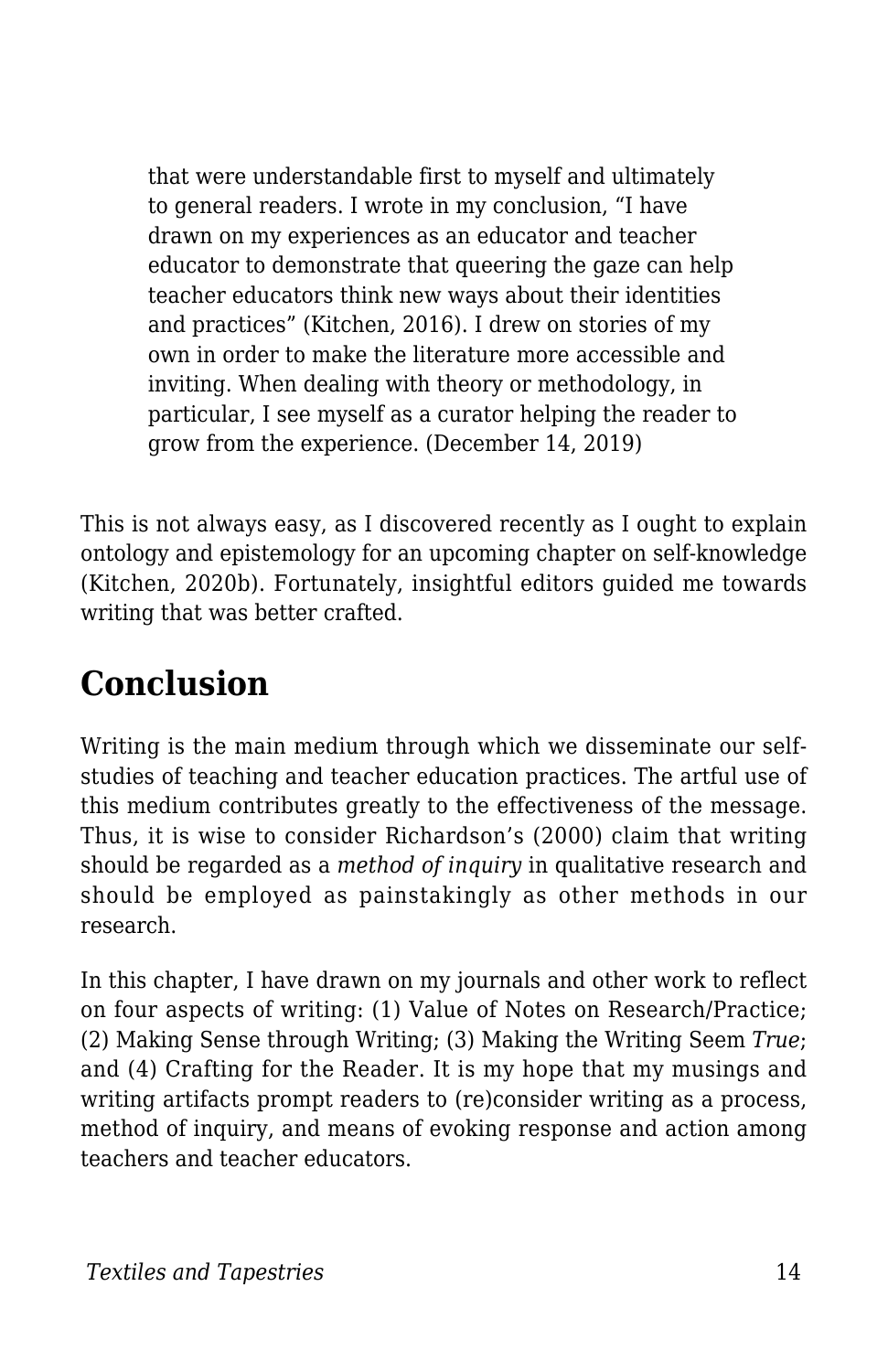### **References**

Clandinin, D. J. & Connelly, F. M. (2000). *Narrative inquiry: Experience and story in qualitative research.* Jossey-Bass.

Clandinin D. J., & Connelly, F. M. (2004). Knowledge, narrative and self-study. In J. J. Loughran, M. L. Hamilton, V. K. LaBoskey, & T. Russell (Eds.), *International handbook of self-study of teaching and teacher education practices* (pp. 575-600). Kluwer.

Colyer, J.E. (2013). Reflections on writing and autoethnography. In S. Holman Jones, T. E. Adams, and C. Ellis. (Eds.), *Handbook of autoethnography* (pp. 363-383 ). Left Coast Press.

Connelly F. M., & Clandinin, D. J. (1988). *Teachers as curriculum planners: Narratives of experience.* OISE Press.

Holman Jones, S, Adams, T. E. & Ellis, C. (2013). Coming to know autoethnography as more than a method. (pp. 17-47). In S. Holman Jones, T.E. Adams, and C. Ellis. (Eds.), *Handbook of autoethnography* (pp. 17-47). Left Coast Press.

Kitchen, J. (2016). Inside out: My identity as a queer teacher educator. In J. Kitchen, D. Tidwell and L. Fitzgerald (Editors) (2016). *self-study and diversity II* (pp. 11-26). Sense.

Kitchen, J. (2020). Attending to the concerns of teacher candidates in a social justice course: A self-study of a teacher educator. *Studying Teacher Education, 16(*1), 6-25, h ttps://doi.org/10.1080/17425964.2019.1691134

Kitchen, J. (in press). Studying the self in self-study: Self-knowledge as a means towards relational teacher education. In J. Ritter and O. Ergas (eds.), *Explorations of self: Expanding teaching, teacher education and practitioner research from and toward within.* Emerald.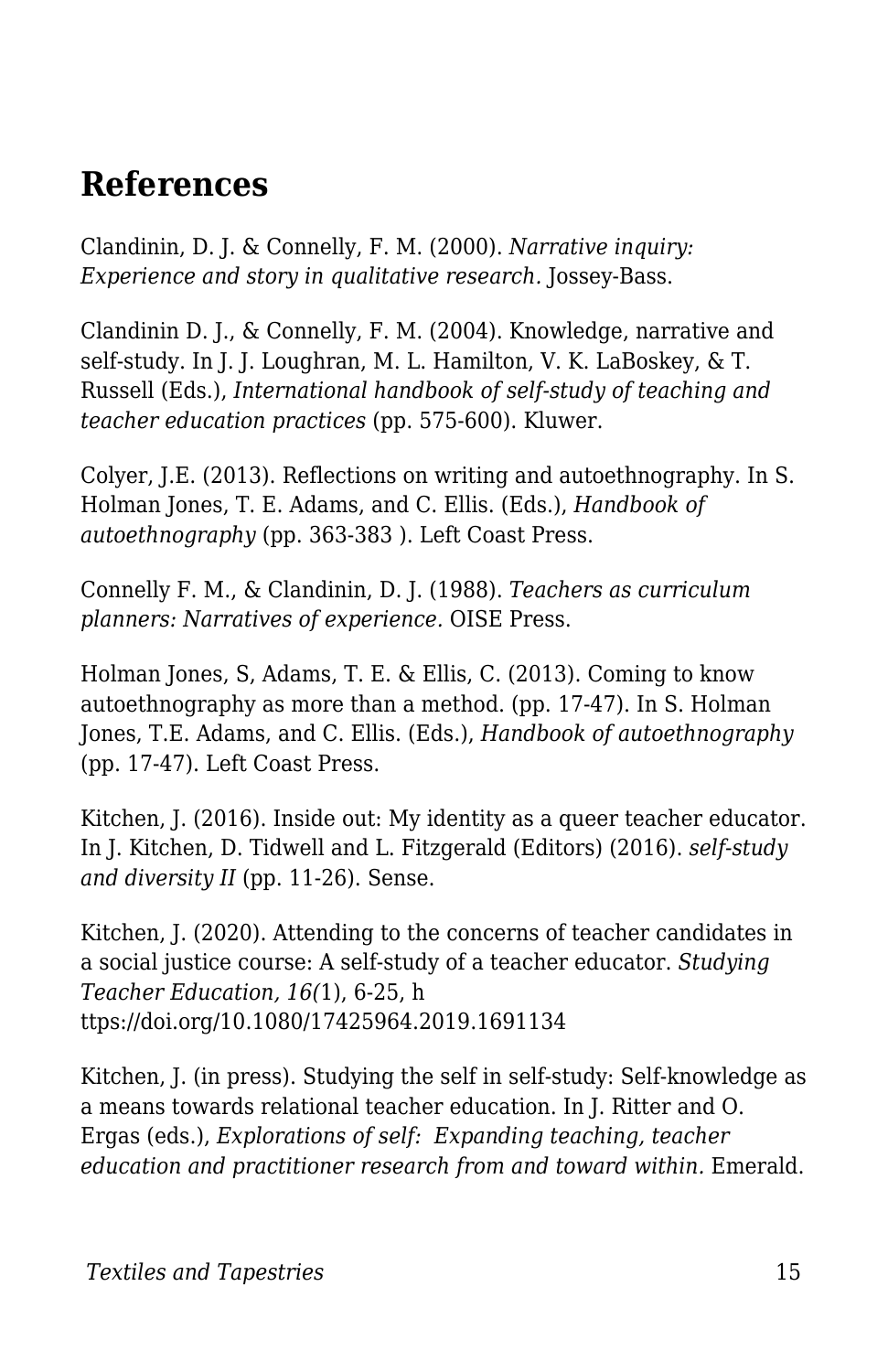LaBoskey, V. (2004). Moving the study of self-study research and practice forward: Challenges and opportunities. In J. Loughran, M.L. Hamilton, V. LaBoskey, & T. Russell (Eds.), *International handbook of self-study of teaching and teacher education practices* (pp. 817- 869). Kluwer.

Loughran, J. (2006). *Developing a pedagogy of teacher education: understanding teaching and learning about teaching.* Routledge.

Markides, J. M. (2019). "Being Indigenous in Indigenous education classroom." Paper presented at the annual meeting of the American Educational Research Association, Toronto, ON, April 2019.

Martin, A. & Russell, T. (in press). Advancing the epistemology of practice for research in self-study of teacher education. In J. Kitchen, A. Berry, S. Bullock, A. Crowe, M. Taylor, H., Guðjónsdóttir, & L. Thomas (Eds.), 2nd international handbook of self-study of teaching and teacher education practices. Springer.

Richardson, L. (2000). Writing: A method of inquiry. In N. K. Denzin and Y. S. Lincoln (Eds.), Handbook of qualitative research, 2nd edition (pp. 923-948). Sage.

Rose, E. (1992). *The woruble.* Waiting Room.

Schön, D. A. (1983). *The reflective practitioner: How professionals think in action.* Basic Books.